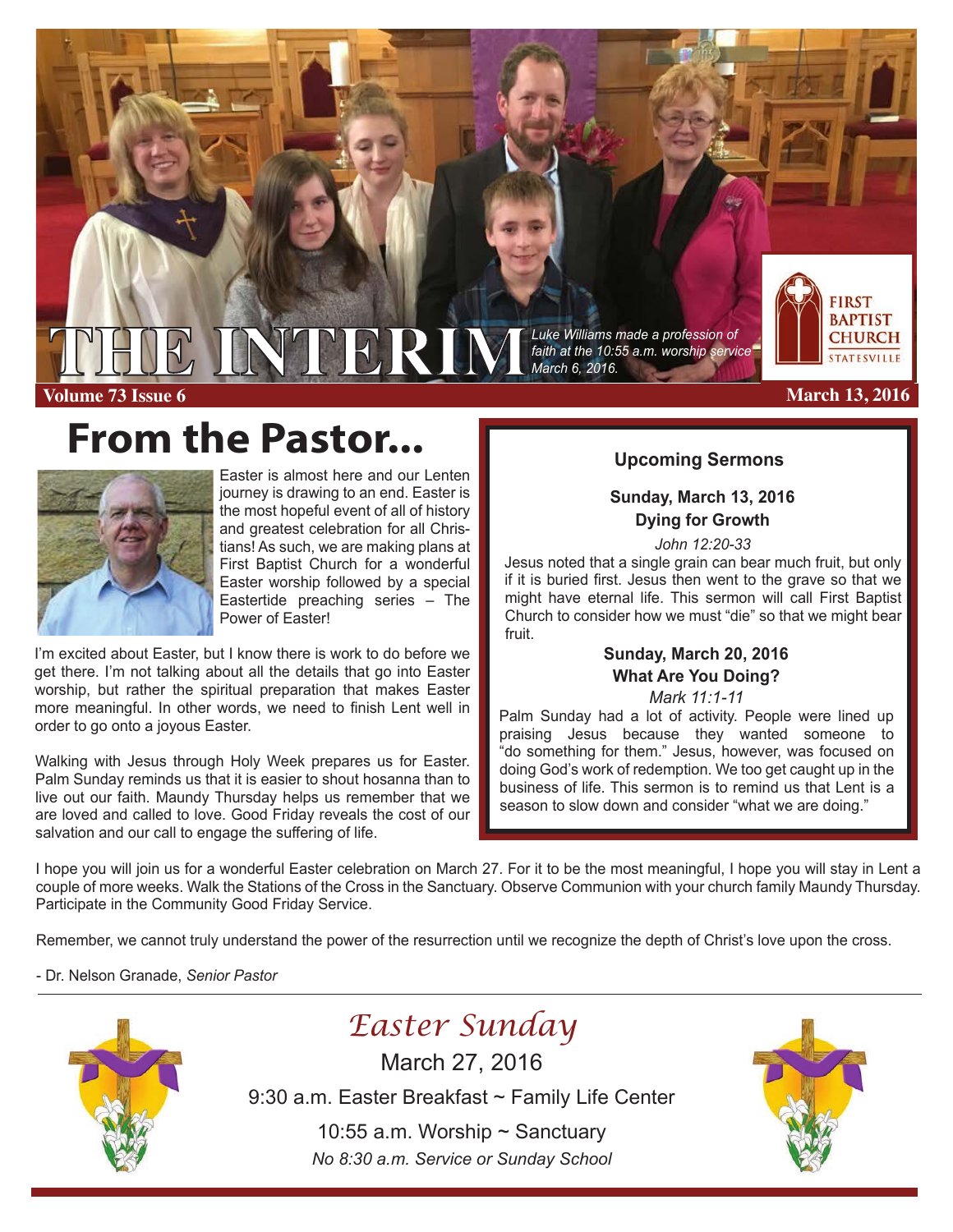### **Schedule**

| Sunday, March 13                            |                                                                          |  |  |
|---------------------------------------------|--------------------------------------------------------------------------|--|--|
| 8:30 a.m.                                   | Early Worship - FLC                                                      |  |  |
|                                             | 9:45 a.m. Sunday School for All Ages                                     |  |  |
|                                             | 10:55 a.m. Worship in the Sanctuary                                      |  |  |
|                                             | 3:00 p.m. Concert to Benefit ICM - First Presbyterian Church             |  |  |
|                                             | 5:00 p.m. Venture Students                                               |  |  |
| Monday, March 14                            |                                                                          |  |  |
|                                             | 10:00 a.m. Joyful Noises - Brookedale - Peachtree                        |  |  |
|                                             | 9:00 a.m. Prayer in Sanctuary                                            |  |  |
|                                             | 10:00 a.m. Sewing Group                                                  |  |  |
|                                             | 12:00 p.m. Line Dancers - Gym                                            |  |  |
| <b>Tuesday, March 15</b>                    |                                                                          |  |  |
|                                             | 9:00 a.m. Yoga - FLC                                                     |  |  |
|                                             | 6:00 p.m. Precept Bible Study - Adams Hall                               |  |  |
|                                             | 6:00 p.m. Yoga - FLC                                                     |  |  |
|                                             | 7:00 p.m. Men's Basketball - Gym                                         |  |  |
|                                             | Wednesday, March 16                                                      |  |  |
|                                             | 9:30 a.m. Precept Bible Study - Adams Hall                               |  |  |
|                                             | 5:00 p.m. Family Night Meal - FLC                                        |  |  |
|                                             | 5:45 p.m. Adult Bible Study - FLC                                        |  |  |
|                                             | 5:45 p.m. Activities for Children & Students                             |  |  |
|                                             | 7:00 p.m. Sanctuary Choir - Choir Room                                   |  |  |
|                                             | Thursday, March 17                                                       |  |  |
|                                             | 9:00 a.m. Yoga - FLC                                                     |  |  |
|                                             | 11:00 a.m. Senior Adult Luncheon - FLC                                   |  |  |
|                                             | 1:00 p.m. Clothes Closet                                                 |  |  |
| Friday, March 18                            |                                                                          |  |  |
|                                             | 12:00 p.m. Line Dancers - Gym                                            |  |  |
| <b>Saturday, March 19</b>                   |                                                                          |  |  |
|                                             | 7:00 a.m. Habitat for Humanity Work Day                                  |  |  |
|                                             | Sunday, March 20 - Palm Sunday                                           |  |  |
|                                             | 8:30 a.m. Early Worship - FLC                                            |  |  |
|                                             | 9:45 a.m. Sunday School for All Ages                                     |  |  |
|                                             | 10:55 a.m. Worship in Sanctuary                                          |  |  |
|                                             | 5:00 p.m. Venture Students                                               |  |  |
| Monday, March 21                            |                                                                          |  |  |
|                                             | 9:00 a.m. Prayer in Sanctuary                                            |  |  |
|                                             | 10:00 a.m. Sewing Group                                                  |  |  |
|                                             | 12:00 p.m. Line Dancers - Gym                                            |  |  |
| <b>Tuesday, March 22</b>                    |                                                                          |  |  |
|                                             | 9:00 a.m. Yoga - FLC                                                     |  |  |
|                                             | 6:00 p.m. Precept Bible Study - Adams Hall                               |  |  |
|                                             | 6:00 p.m. Yoga - FLC                                                     |  |  |
|                                             | 7:00 p.m. Men's Basketball - Gym                                         |  |  |
|                                             | <b>Wednesday, March 23</b><br>9:30 a.m. Precept Bible Study - Adams Hall |  |  |
|                                             | 5:00 p.m. Family Night Meal - FLC                                        |  |  |
|                                             | 5:45 p.m. Adult Bible Study - FLC                                        |  |  |
|                                             | 5:45 p.m. Activities for Children & Students                             |  |  |
|                                             | 7:00 p.m. Sanctuary Choir - Choir Room                                   |  |  |
|                                             |                                                                          |  |  |
| <b>Thursday, March 24</b><br>9:00 a.m. Yoga |                                                                          |  |  |
|                                             | 1:00 p.m. Clothes Closet                                                 |  |  |
|                                             | 6:00 p.m. Maunday Thursday Service                                       |  |  |
| Friday, March 25                            |                                                                          |  |  |
|                                             | 12:00 p.m. Line Dancers - Gym                                            |  |  |
|                                             | 12:00 p.m. Good Friday Community Service - First ARP Church              |  |  |
|                                             |                                                                          |  |  |

# **Spiritual Statistics**

#### **Weeks of February 28 & March 6, 2016**

| 2/28 |  |
|------|--|
|      |  |
|      |  |
|      |  |
|      |  |

## **Financial Statistics**

#### **Weeks of February 28 & March 6, 2016**

|                                        | 2/28     |            |
|----------------------------------------|----------|------------|
| <b>Budget - Received</b>               | 8,431.05 | 19,380.65  |
| Alms                                   | 0.00     | 616.00     |
| Designated - Received                  | 475.00   | 665.00     |
| <b>TOTAL GIVING WEEK OF 2/28/16</b>    |          | 9,506.05   |
| <b>TOTAL GIVING WEEK OF 3/6/16</b>     |          | 20,811.65  |
| <b>Budget for 2015-2016</b>            |          | 893,174.00 |
| Weekly Budget Needed                   |          | 17,176.42  |
| <b>Budget Needs To Date</b>            |          | 395,057.73 |
| <b>Budget Given to Date</b>            |          | 397,842.19 |
| <b>Budget Ahead</b>                    |          | 2,784.46   |
| Designated Funds Received-Year to Date |          | 46,853.43  |
| Alms Received-Year to Date             |          | 4,446.50   |
| Total Giving-Year to Date              |          | 458,888.12 |
| <b>Sound System Fund</b>               |          | 9,795.00   |

#### **FBC's Got Talent Saturday, April 9, 2016**

Save the date! Don't miss FBC's talent show and dinner – a fundraiser for the Belize mission trip. If you would like to perform, reserve your spot in the show by calling Lynn Barker 704-657-0840. This will be a night of fun, fellowship, and laughter. There will also be a men's cake contest. Be on the lookout for more information soon!

#### **Church Staff Directory**

OFFICE HOURS: 9:00 AM - 5:00 PM Mon - Thur Tel: 704-873-7231 **THE INTERIM (USPS 581-800)** Published Every Two Weeks by First Baptist Church, 815 Davie Avenue, Periodicals postage paid at Statesville, NC 28677

POSTMASTER: send address changes to: THE INTERIM First Baptist Church, 815 Davie Ave., Statesville, NC 28677-5310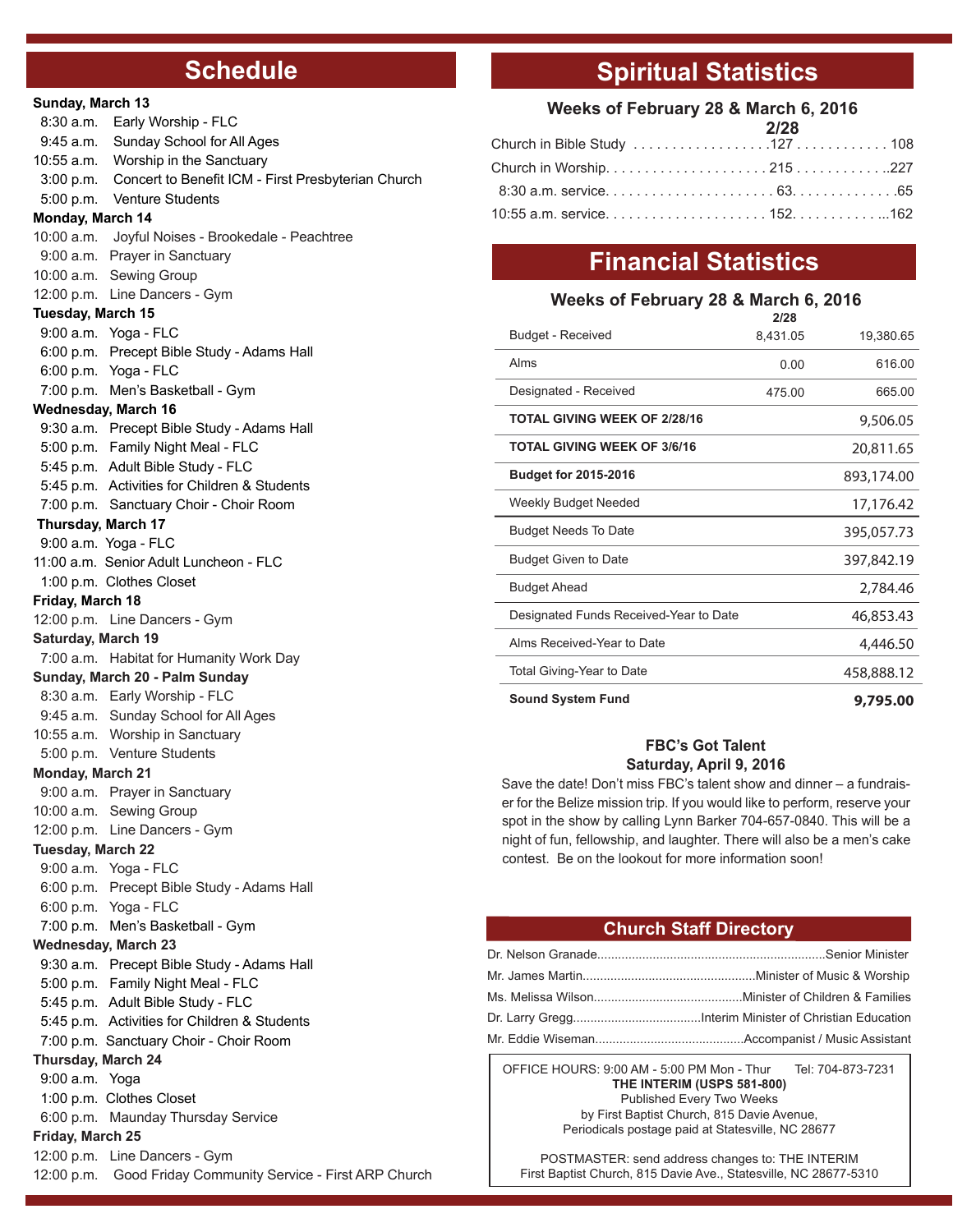# **The Meaning of Holy Week**

The events framed by Jesus' entry into Jerusalem and His resurrection are some of the most dramatic and theologically important events in the entire scriptural narrative. These days feature not only the drama of the triumphal entry, trial, last supper, and crucifixion but also poignant prayers and prophetic teachings of our Lord. John's gospel devotes eight of its 21 chapters to this week alone! The week begins with Passion/Palm Sunday and ends with the "three days" (also called the Triduum, from sunset on Thursday to sunset on Easter Day), the period during which all Christians mark Jesus' trial, death, and resurrection.

The first Sunday of Holy Week is commonly called either "Palm Sunday" or "Passion Sunday." Those who call it "Palm Sunday" tend to focus on the entry of Christ into Jerusalem to shouts of "Hosanna! Blessed is the one who comes in the name of the Lord!" (Mark 11:9). Those who refer to the day as "Passion Sunday" tend to focus on Jesus' suffering. This is especially appropriate in contexts in which participation in midweek services on Maundy Thursday or Good Friday is difficult or minimal, and, as a result, worshipers would sing "Hosanna" on one Sunday and "Christ arose" on the next, with little attention to Jesus' suffering and death in between.

For congregations that celebrate the day as Palm Sunday, like we at First Baptist Statesville do, it's important to capture the irony of the day. This is the day on which Jesus entered the city in triumph as a part of his journey to the cross. Yet, it is also the week in which the crowd's cries of "Hosanna" would soon turn to "Crucify Him!"

On Maundy Thursday the Church remembers the last evening Jesus shared with His disciples in the upper room before His arrest and crucifixion. Maundy Thursday marks three key events in

# **Stations of the Cross**

Stations of the Cross refers to a series of images depicting Jesus Christ on the day of his crucifixion and the prayers Christians say when contemplating those images. The Stations of the Cross are also called the Via Dolorosa or Way of Suffering. In Jerusalem the Via Dolorosa is believed by many to be the actual path that Jesus walked, and the stations there, the actual places the events occured.

Often a series of 14 images will be arranged in numbered order around a church sanctuary or along a path, and the faithful travel from image to image, in order, stopping at each "station" to say the selected prayers and reflections. This may be done indivudally or in groups.

The tradition of moving around the Stations to commemorate the Passion of Christ began with St. Francis of Assisi and extended through the medieval period to the present. It is most commonly done during Lent, especially on Good Friday, but also on other days as well. - Adopted from Wikipedia.

Please stop by the church during regular office hours the week of Holy Week. The 14 Stations of the Cross will be set up in the Sanctuary.

- Larry Gregg, *Interim Minister of Christian Education* 

Jesus' last week: His washing of His disciple's feet, His institution of the Lord's Supper, and His new commandment to love one another. The name "Maundy Thursday" comes from the Latin mandatum novum, referring to the "new commandment" Jesus taught His disciples (John 13:34). In other words, this is "new commandment Thursday."

Good Friday marks the death of Jesus Christ. It's called "good" because of what Jesus' death means for the redemption of the world. Worship on this day may focus on three aims: (1) to narrate and remember the events of Jesus' death, (2) to open up the meaning of these events for our understanding of God and the redemption accomplished by the cross, and (3) to invite worshipers to renewed prayer and dedication.

On Easter all the hopes and expectations of Christians are realized in the resurrection of Jesus Christ from the dead, making Easter the most celebrative day of the church year.

The Easter morning service is a time of joy, celebration, and renewal. Even churches that do not customarily follow the church year celebrate this day as the culmination of all that the gospel is about.

Because the good news of Easter can hardly be contained in a single day's celebration, Easter is only the first of 50 days of Eastertide, the "Great Fifty Days" that lead up to Pentecost. This season is designed for extended celebration, for exploring the ramifications of Easter for the redemption of all creation, and for joyful Christian living.

James Martin, *Minister of Music & Worship*

Holy Week at FBC

*The Stations of the Cross will be in the Sanctuary with guides for individual worship.* 

> Sunday, March 20, 2016 Palm Sunday

Thursday, March 24, 2016 Maundy Thursday Service 6:00 p.m. ~ Sanctuary

Friday, March 25, 2015 Community Good Friday Service First ARP Church Dr. Nelson Granade will deliver the sermon

> Sunday, March 27, 2016 Easter Sunday Brunch 9:30 a.m. ~ Family Life Center **Worship** 10:55 a.m.  $\tilde{\phantom{a}}$  Sanctuary